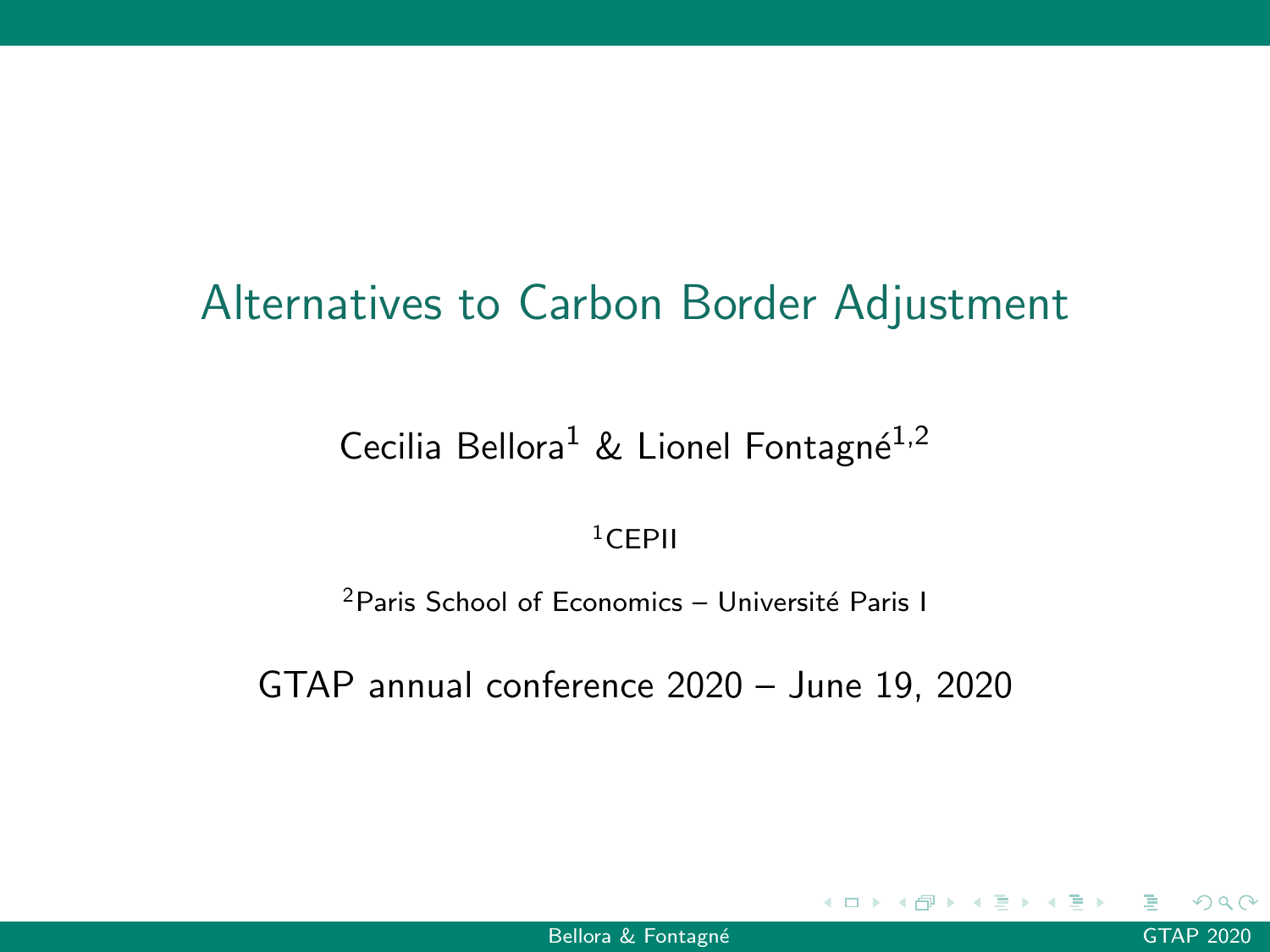- Climate change is a global issue  $\Rightarrow$  global policies ...
- $\blacksquare$  ... 2 main obstacles: free riding  $+$  special and differenciated treatment.
- Actually, several unilateral policies and big free-riders.
- 2 main issues: leakages (direct  $+$  indirect)  $+$  competitiveness.

## $\Rightarrow$  What is the best (second order) policy that could be unilaterally implemented by the EU?

- **Minimize leakages**
- **Minimize the negative impact on the competitiveness of** domestic producers
- Incentive for free riders to join / for other countries to be more ambitious.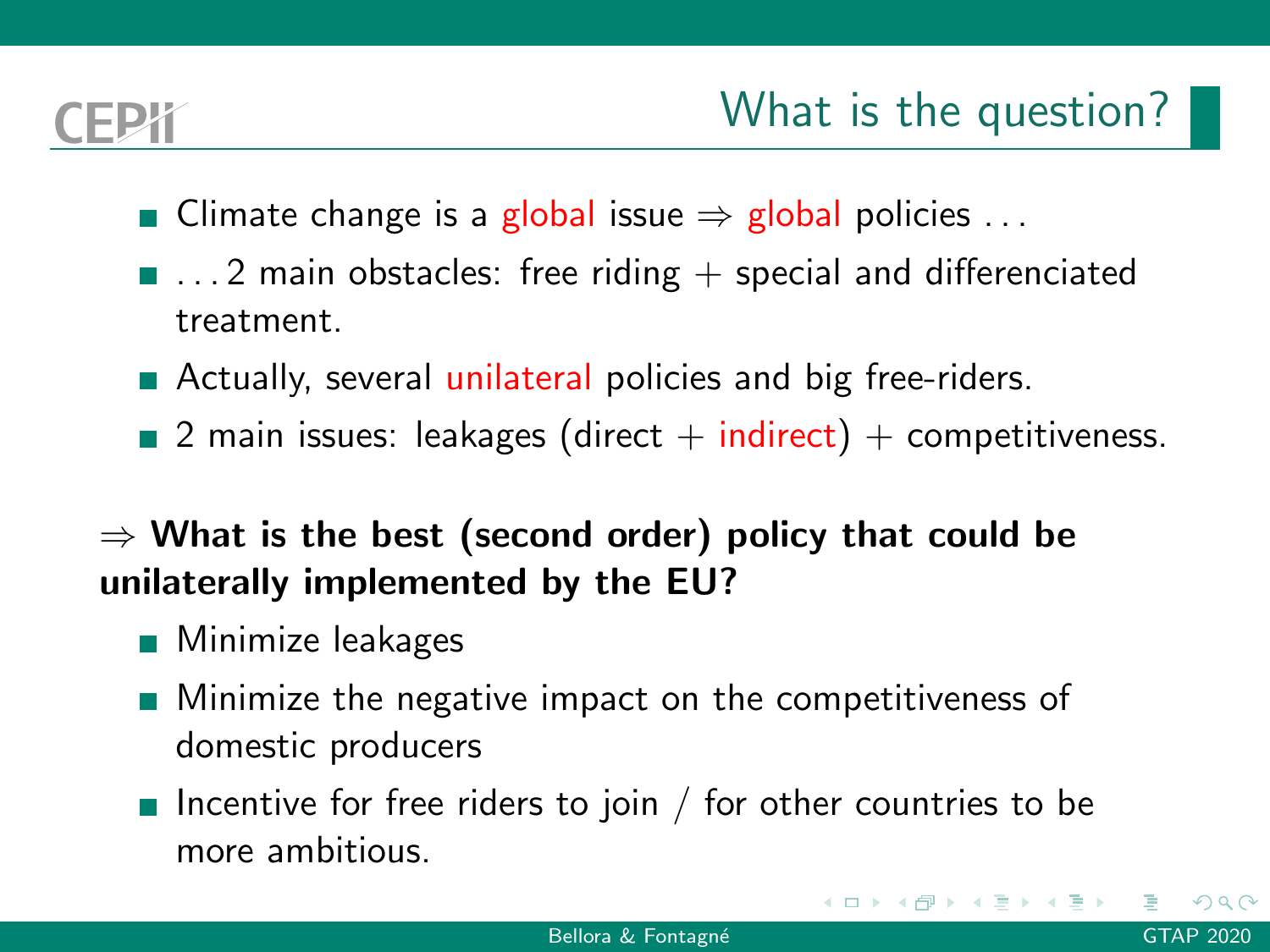$\lambda \equiv \lambda \lambda \equiv \lambda$ 

In a world where a global policy to tackle climate change is not in place:

- 1 All unilateral policies fail to attract the US;
- 2 The social planner best solution (Club) is the most efficient  $\rightarrow -40\%$  in leakages ...
- 3 . . . but difficult to put in place (large redistribution within the Club);
- 4 Most efficient alternative for the EU27 alone: compensatory tariff at the border (difference in the carbon taxes).  $\rightarrow -21\%$  in leakages, small damages on domestic producers. But what about WTO compatibility?
- **5** CBA: most popular among policy makers (and public opnions) but the less efficient (leakage & GDP).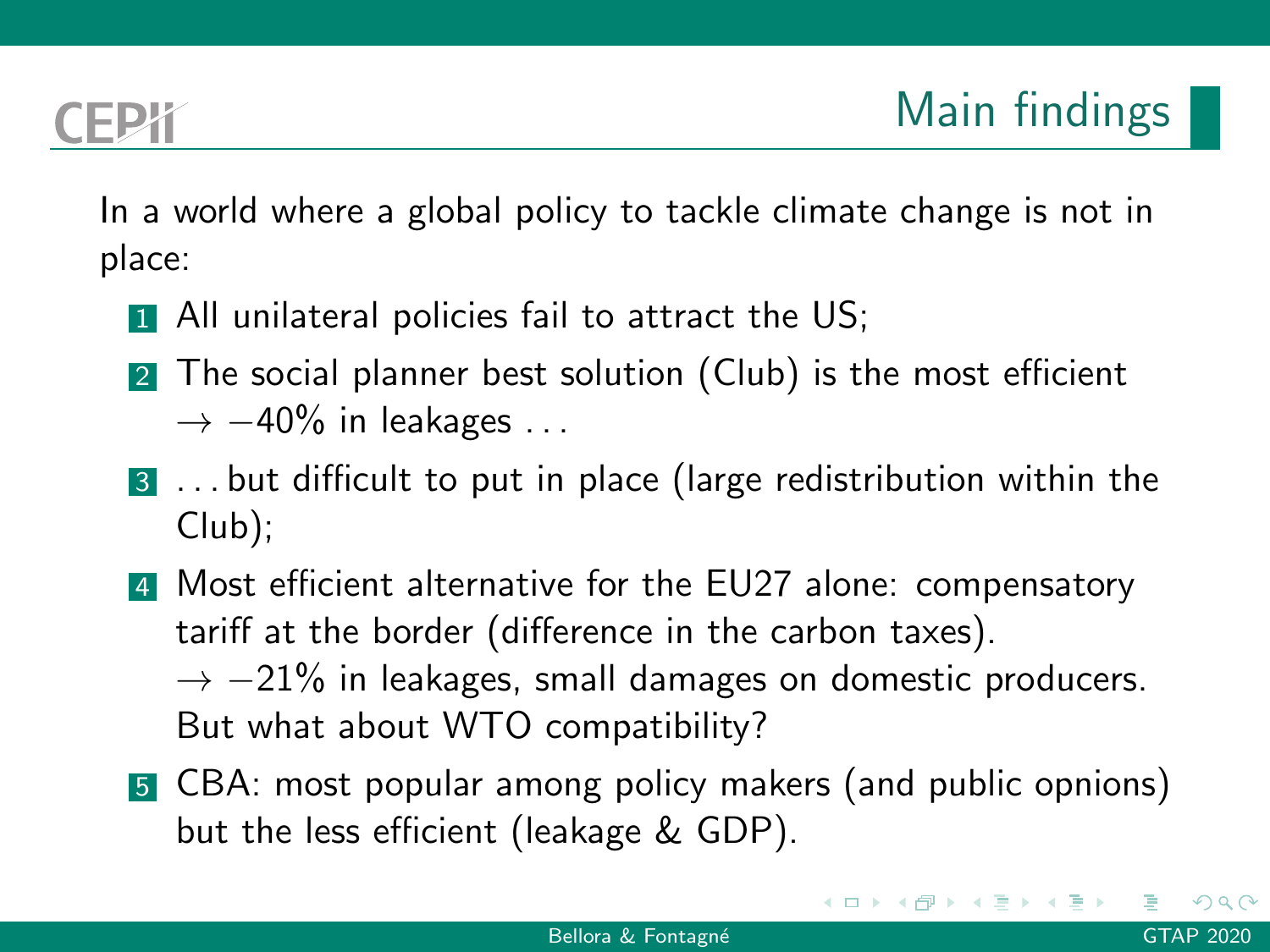Beyond mechanisms at stake, extensive CGE litterature on

- **Impacts: environment, economic, redistributive...**
- Different policies: CBA [\(Babiker and Rutherford, 2005\)](#page-15-0), CCBA [\(Weitzel et al., 2012;](#page-15-1) [Antimiani et al., 2013\)](#page-15-2), compensatory tariffs (Böhringer et al., 2012), coalitions [\(Manders and Veenendaal, 2008\)](#page-15-4)
- **Under different instutionnal environments: Kyoto Protocol,** EU ETS, Paris Agreement – with or  $w/o$  the US...

It provides guidelines for the optimal designs of policies, in particular CBA:

- The base for compensation
- The tax rate
- **Compensation mechanisms for domestic producers**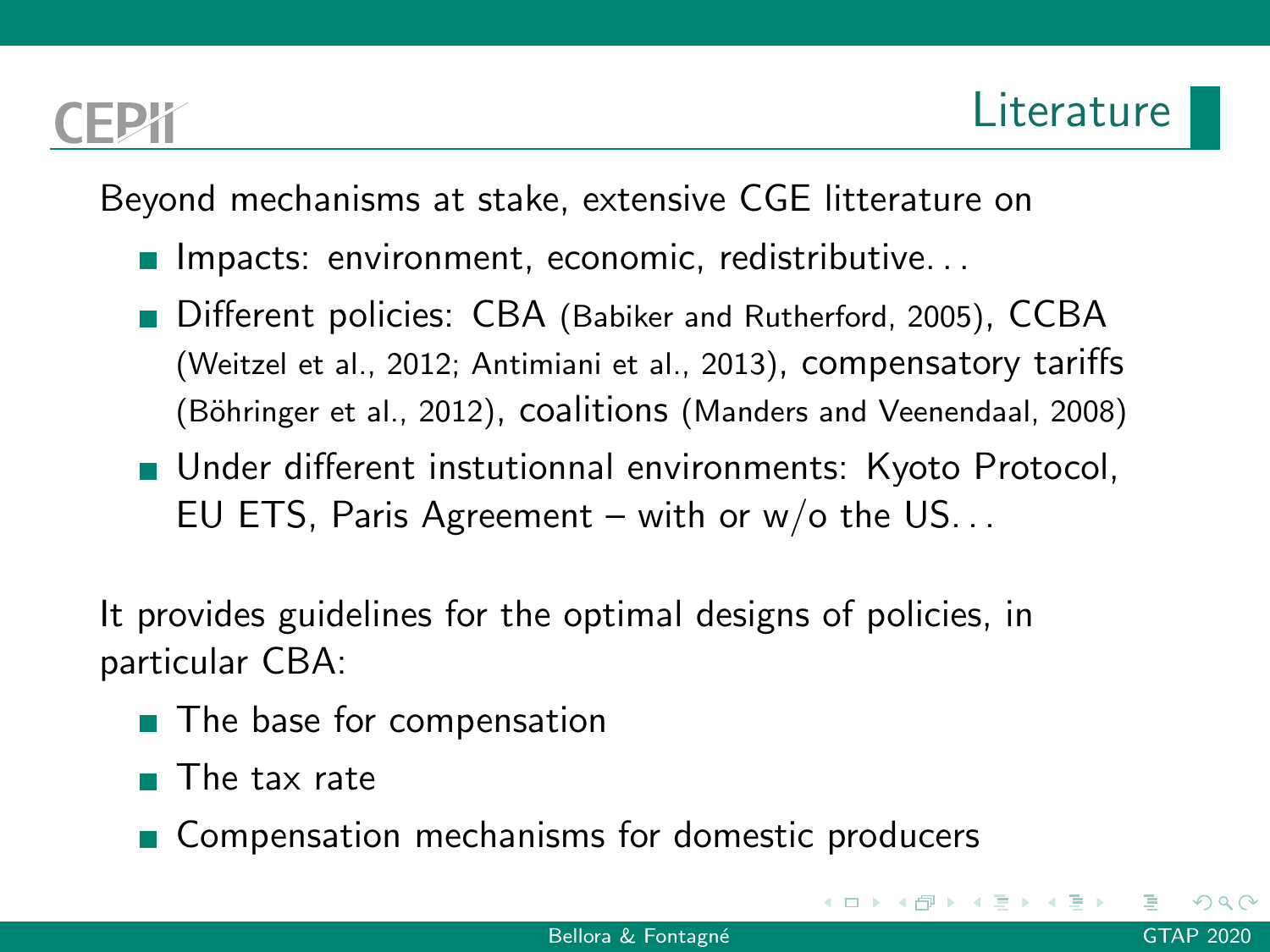**1** Unified framework to compare different policy options:

- several CBA modalities  $+$  Nordhaus Club;
- in terms of multiple outcomes: global GHG emissions, incentive for free-riders to join, impact on the imposing economy.
- 2 Reference scenario: Paris Agreement, without the US.
- **3** Considered GHGs:  $CO<sub>2</sub>$ , non  $CO<sub>2</sub>$ , emissions from energy use and from production processes.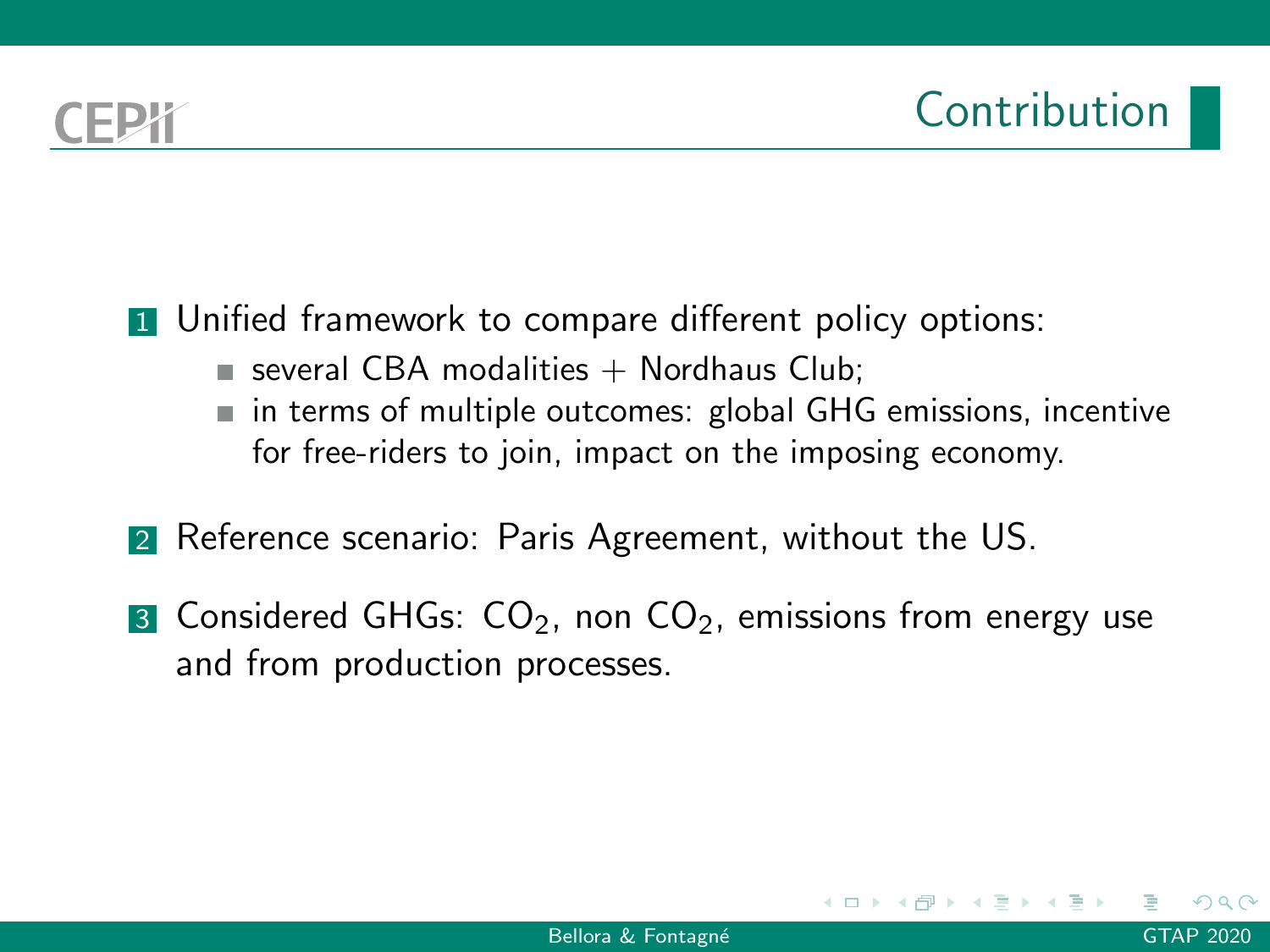One of the main issues at stake: leakages

- Direct: displacement of activities;
- Indirect: lower global energy prices.
- $\Rightarrow$  CGE model: MIRAGE-e, with GVCs + GHGs
	- GHGs: GTAP-E and GTAP NCO<sub>2</sub> + model structure for GHGs from production  $+$  energy in VA (Fontagné et al., 2013)
	- Recursive dynamic: GDP, current account, saving rates, energy efficiency consistently projected by a macro-model then imposed to MIRAGE (Fouré et al., 2013);
	- Modelling of a GHG cap: endogenous GHG tax to meet an imposed GHG target (eq. to cap and trade).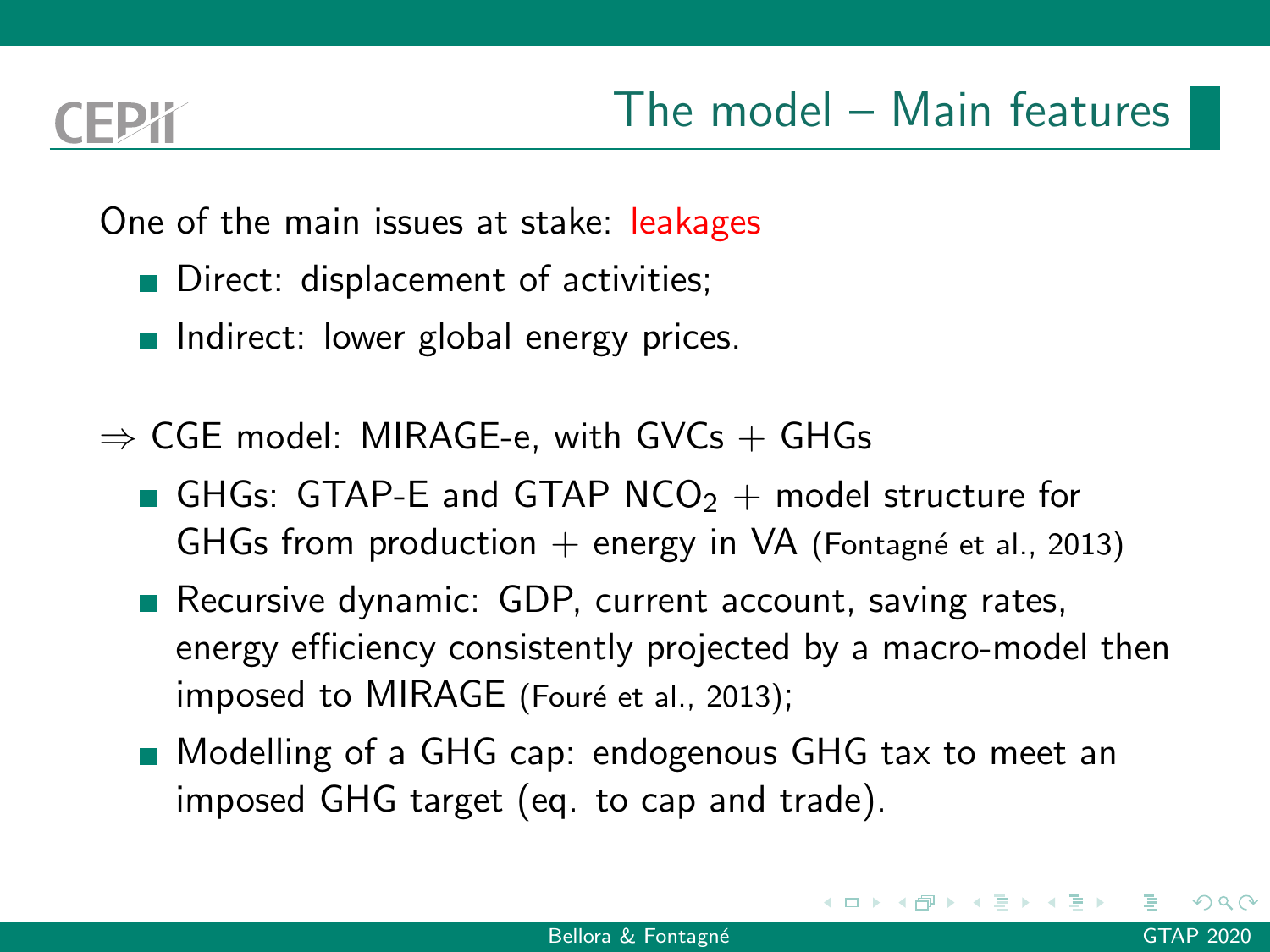MIRAGE-e 2, GTAP9 (splitted with the ImpactECON package, [Walmsley](#page-15-7) [and Minor, 2016\)](#page-15-7)

- **1 Baseline:** dynamic, in 2 steps  $\rightarrow$  BAU + update in tariffs [\(Guimbard et al., 2012\)](#page-15-8) and FTAs + Paris Agreement
- **2 Scenario 1:** Carbon Border Adjustment mechanism in the EU27
	- The EU GHG tax is applied on all imported goods;
	- Based on the emission intensity of **European** producers;
	- $\blacksquare$  At this stage, **no rebate** for European exporters (incomplete CBA).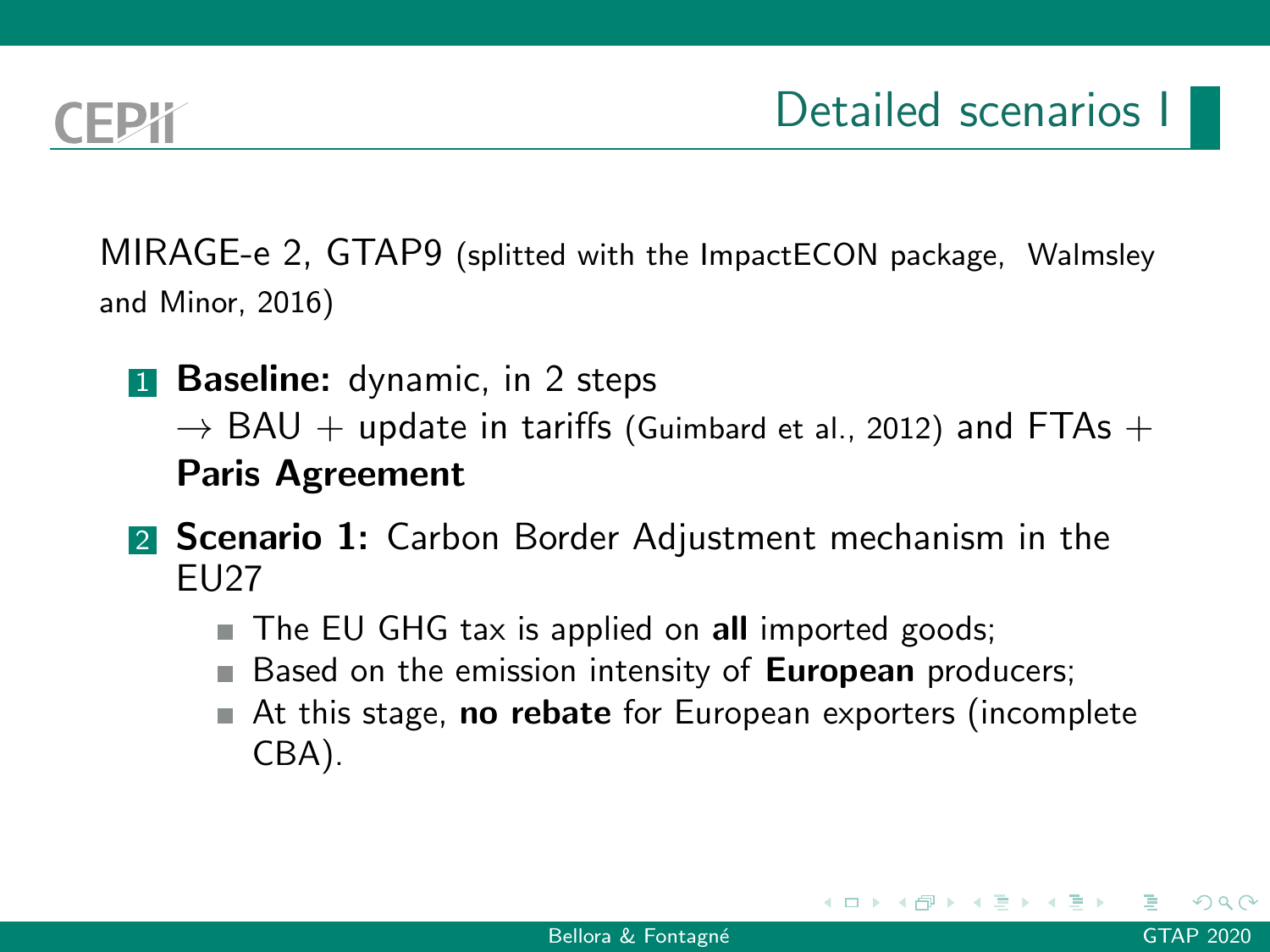- **3 Scenario 2:** The EU27 imposes a (positive) tariff at its borders
	- To compensate for the differences in the level of the taxes on GHG emissions (EU27  $-$  exporting country);
	- $\blacksquare$  Based on the emission intensity of **European** producers.

**4 Scenario 3:** the EU27, the UK, China and Japan build a Club

- Common target in emission reduction (equal to the sum of individual NDCs);
- $\blacksquare$  A (relatively) small tariff (2 p.p.) on all goods imported from outside the club.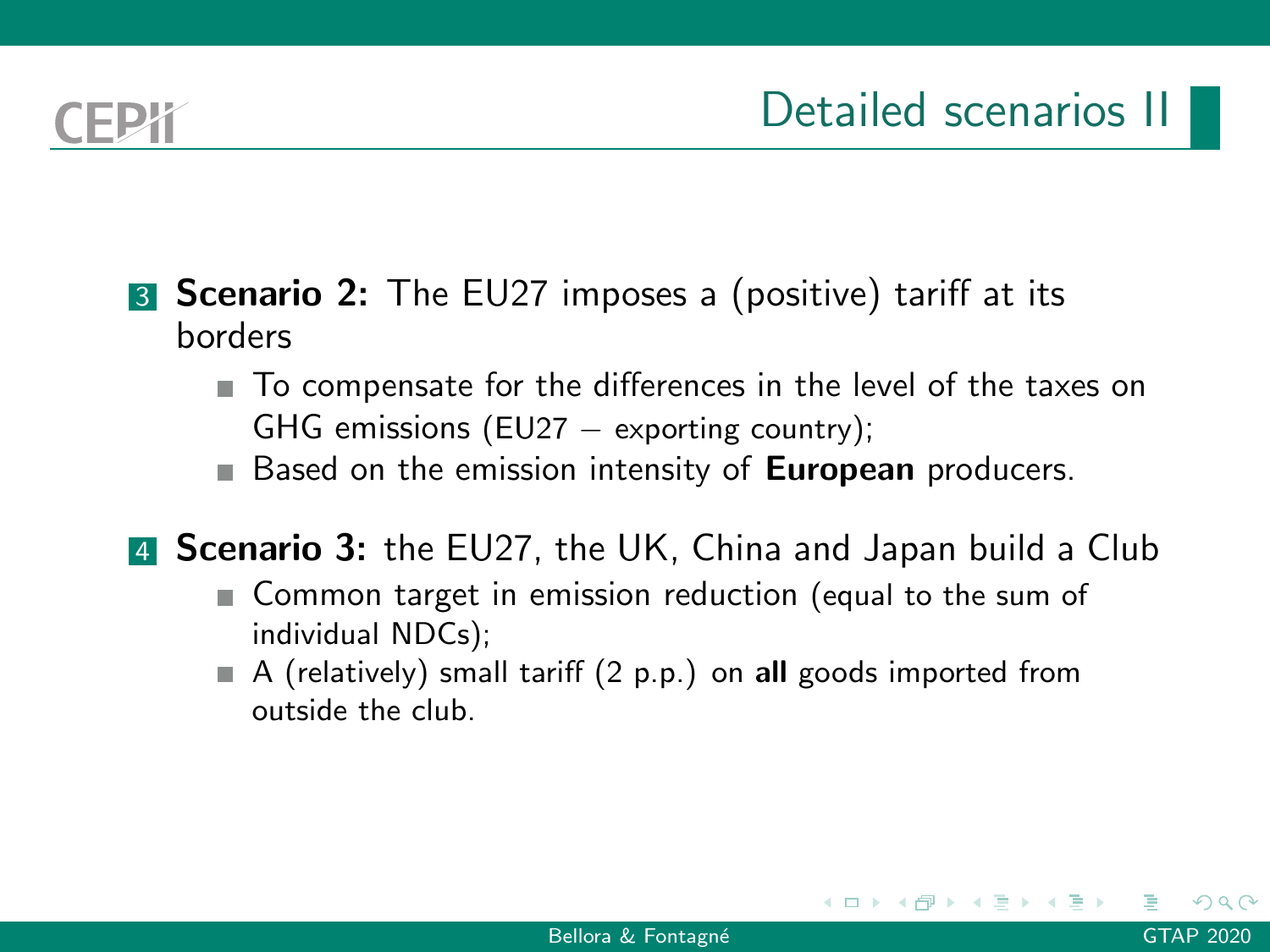$\blacksquare$ 

| Scenario        | Leakage (Mt $CO2$ eq ) |
|-----------------|------------------------|
| Paris Agreement | 1719                   |
| Club & tax      | $-701$                 |
| Club $w/o$ tax  | $-603$                 |
| Scenario 2      | $-358$                 |
| Scenario 1      | $-113$                 |

- Club:  $-40\%$  in leakage with tax,  $-35\%$  without;
- Scenario 2: half of the impact of the Club, sizeable changes in some sectors;
- CBA misses the target.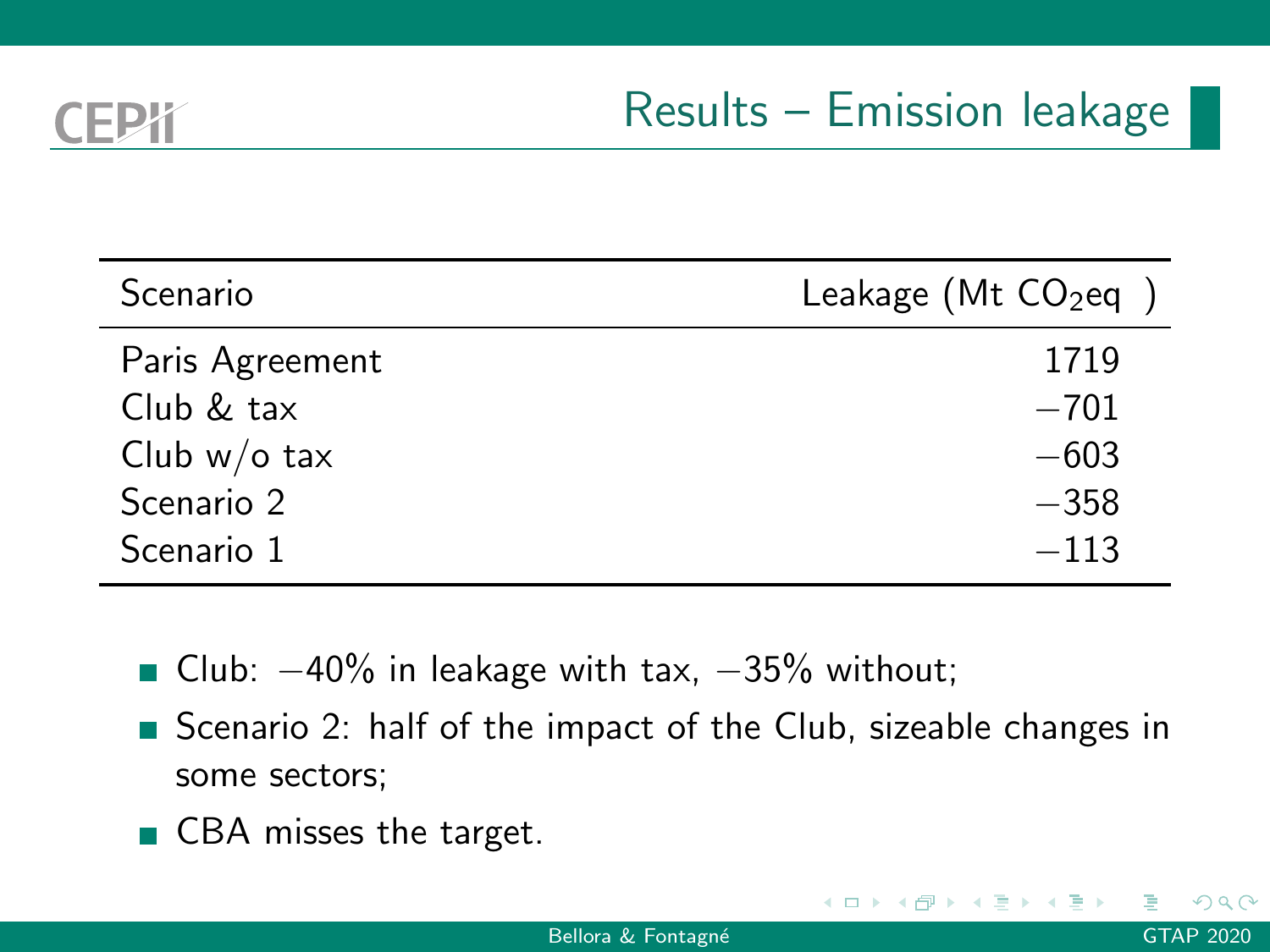EPY

## Table: Impact on GHG emissions

|                 | Paris Ag.               |                            | Scen. 3              |  |
|-----------------|-------------------------|----------------------------|----------------------|--|
|                 | (Mt CO <sub>2</sub> eq) | Club $w$ /o tax<br>$(\% )$ | Club & tax<br>$(\%)$ |  |
| Club            | 24041                   | 0.04                       | 0.01                 |  |
| <b>EU27</b>     | 3097                    | 64.17                      | 63.35                |  |
| China           | 19709                   | $-14.17$                   | $-14.04$             |  |
| Japan           | 809                     | 67.71                      | 67.09                |  |
| UK              | 426                     | 62.94                      | 62.14                |  |
| USA             | 10452                   | $-1.49$                    | $-1.62$              |  |
| Dev. No commit. | 7567                    | $-2.32$                    | $-2.80$              |  |
| World           | 72923                   | $-0.85$                    | $^{-1.03}$           |  |

Notes: Variations, in volume, with respect to the reference scenario (i.e. Paris Agreement without club), in 2035.

4 **EL F**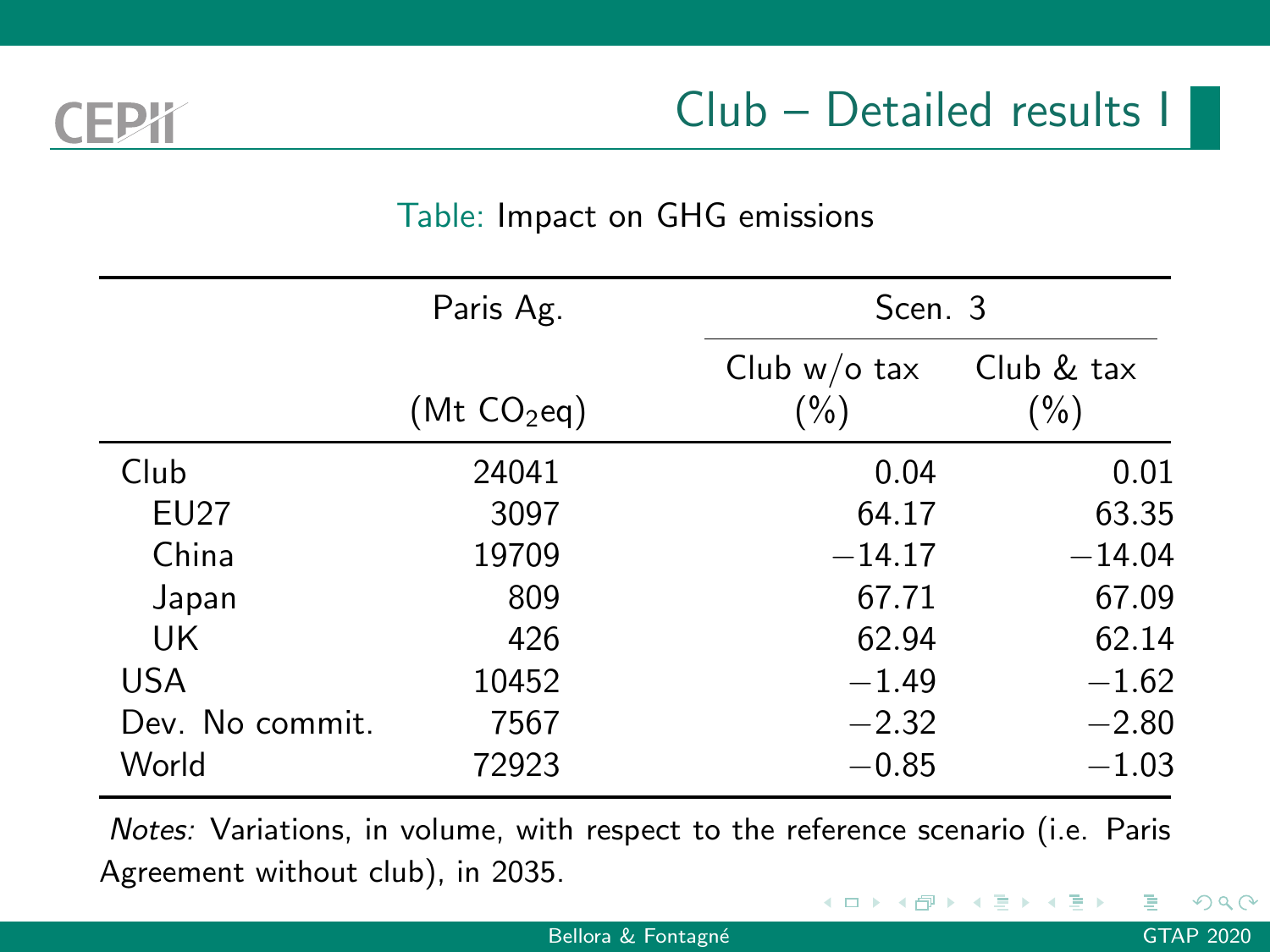FPY

Club – Detailed results II

### Table: Long term changes in GDP

|                 | Paris Ag. |                          | Scen. 3               |  |
|-----------------|-----------|--------------------------|-----------------------|--|
|                 | (USD bn)  | Club $w/o$ tax<br>$(\%)$ | Club & tax<br>$(\% )$ |  |
| Club            | 64365     | 1.63                     | 1.56                  |  |
| <b>EU27</b>     | 22324     | 3.50                     | 3.43                  |  |
| China           | 29838     | $-0.90$                  | $-0.92$               |  |
| Japan           | 7994      | 5.50                     | 5.35                  |  |
| UK              | 4209      | 2.23                     | 2.06                  |  |
| USA             | 25135     | 0.07                     | 0.01                  |  |
| Dev. No commit. | 7141      | 0.25                     | $-0.19$               |  |

Notes: Variations, in volume, with respect to the reference scenario (i.e. Paris Agreement without club), based on a Fisher index.

 $\triangleright$   $\rightarrow$   $\exists$   $\rightarrow$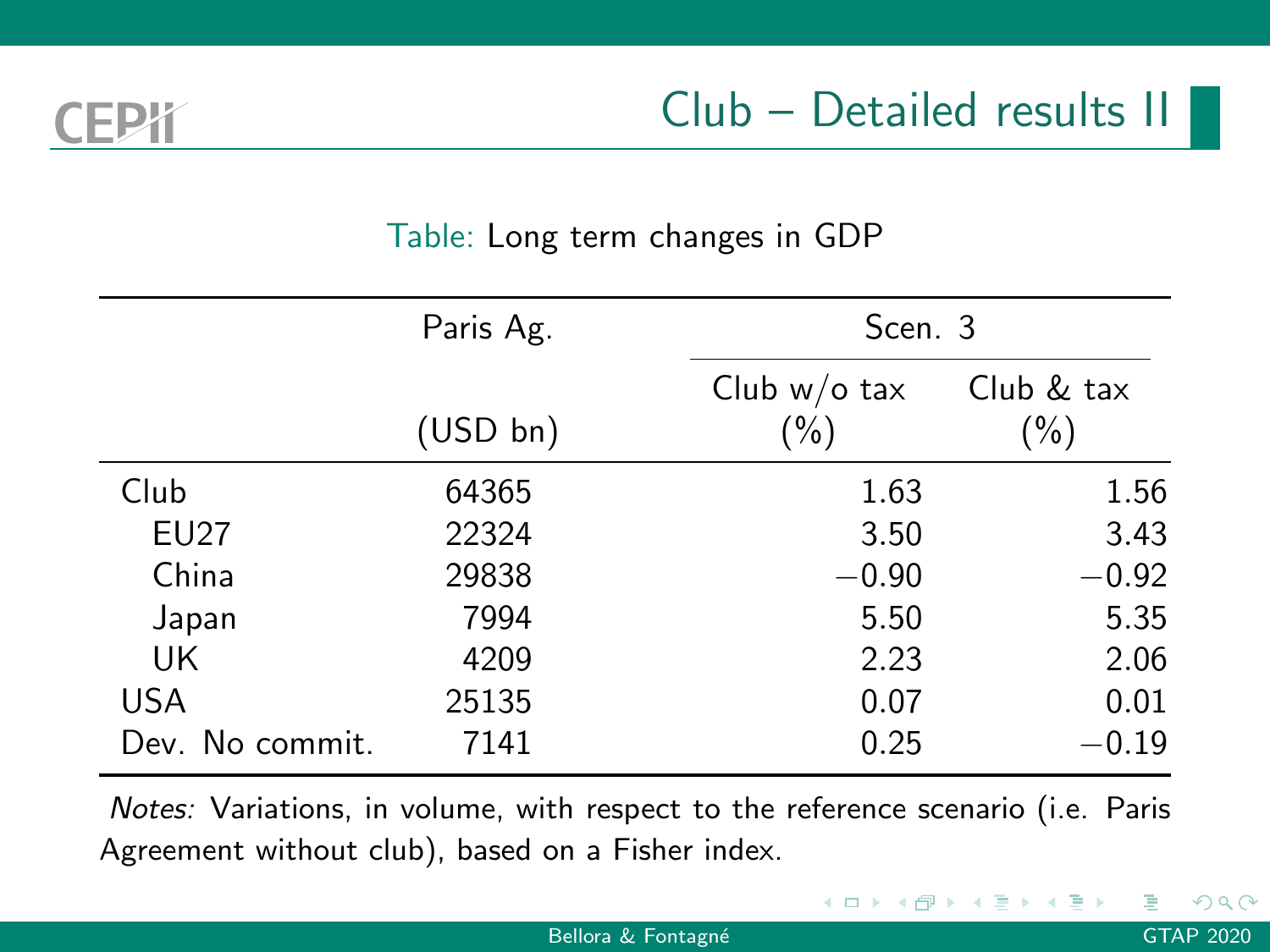4 **EL F** 

### Table: Impact on GHG emissions

FPK

|                 | Paris Ag.<br>(Mt CO <sub>2</sub> eq) | Scen. 2<br>$(\% )$ | Scen. 1<br>$(\% )$ |
|-----------------|--------------------------------------|--------------------|--------------------|
| <b>EU27</b>     | 3097                                 | $-0.86$            | 0.01               |
| China           | 19709                                | $-0.01$            | 0.01               |
| Japan           | 809                                  | $-0.01$            | $-0.00$            |
| UK              | 426                                  | 4.25               | $-0.44$            |
| <b>USA</b>      | 10452                                | $-0.71$            | $-0.30$            |
| Dev. No commit. | 7567                                 | $-0.77$            | $-0.25$            |
| World           | 72923                                | $-0.50$            | $-0.14$            |

Notes: Variations, in volume, with respect to the reference scenario (i.e. Paris Agreement without club), in 2035.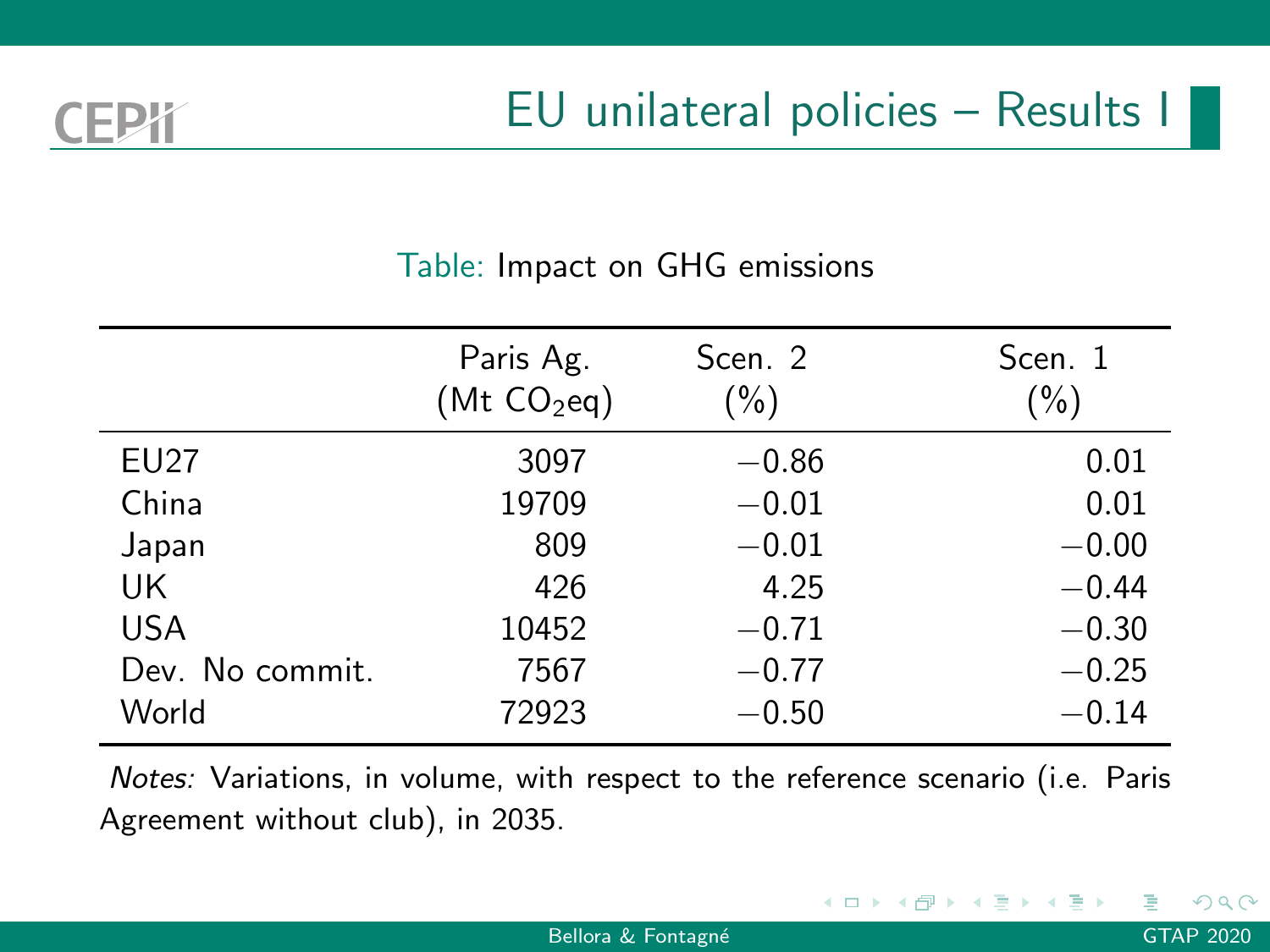### Table: Long term changes in GDP, selected countries

|                 | Paris Ag.<br>(USD bn) | Scen. 2<br>$(\% )$ | Scen. 1<br>$(\% )$ |
|-----------------|-----------------------|--------------------|--------------------|
| <b>EU27</b>     | 22324                 | $-0.09$            | $-0.23$            |
| China           | 29838                 | $-0.00$            | 0.01               |
| Japan           | 7994                  | 0.03               | 0.01               |
| UK              | 4209                  | 0.12               | $-0.05$            |
| <b>USA</b>      | 25135                 | 0.00               | $-0.01$            |
| Dev. No commit. | 7141                  | 0.01               | $-0.05$            |

Notes: Variations, in volume, with respect to the reference scenario (i.e. Paris Agreement without club), based on a Fisher index.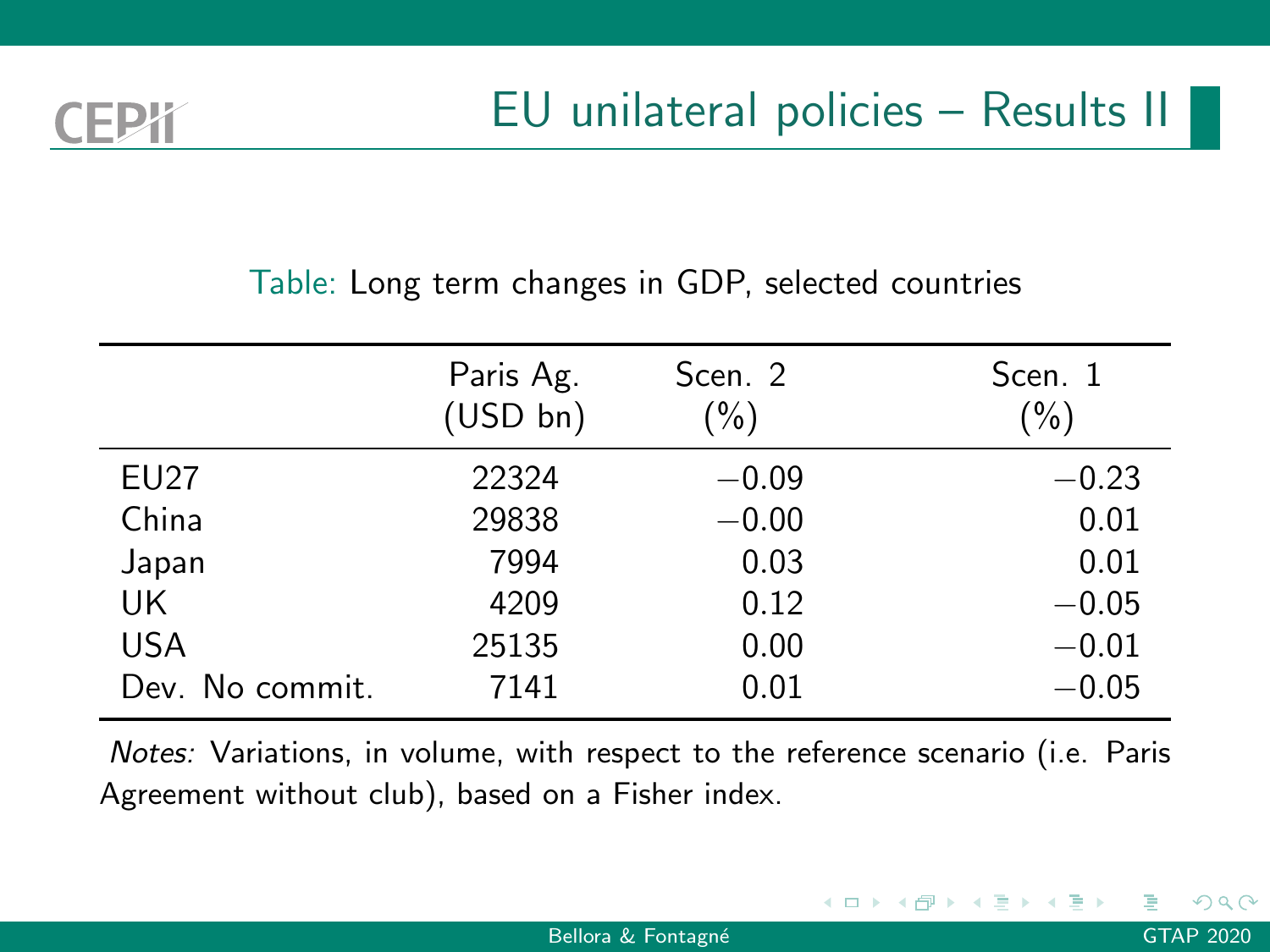In the absence of a global climate policy, how to tackle leakages and competitiveness distortions?

- Club: the best solution  $\rightarrow$  minimal leakages + resources to redirect towards poorest countries.
- $\blacksquare$  Club has 2 main drawbacks: fails to attract the US  $+$  massive redistribution of gains within the Club.
- A good alternative: unilateral EU compensatory tariff. But WTO compatibility?
- CBA: lowest benefits for the environment, costs beard by the EU only.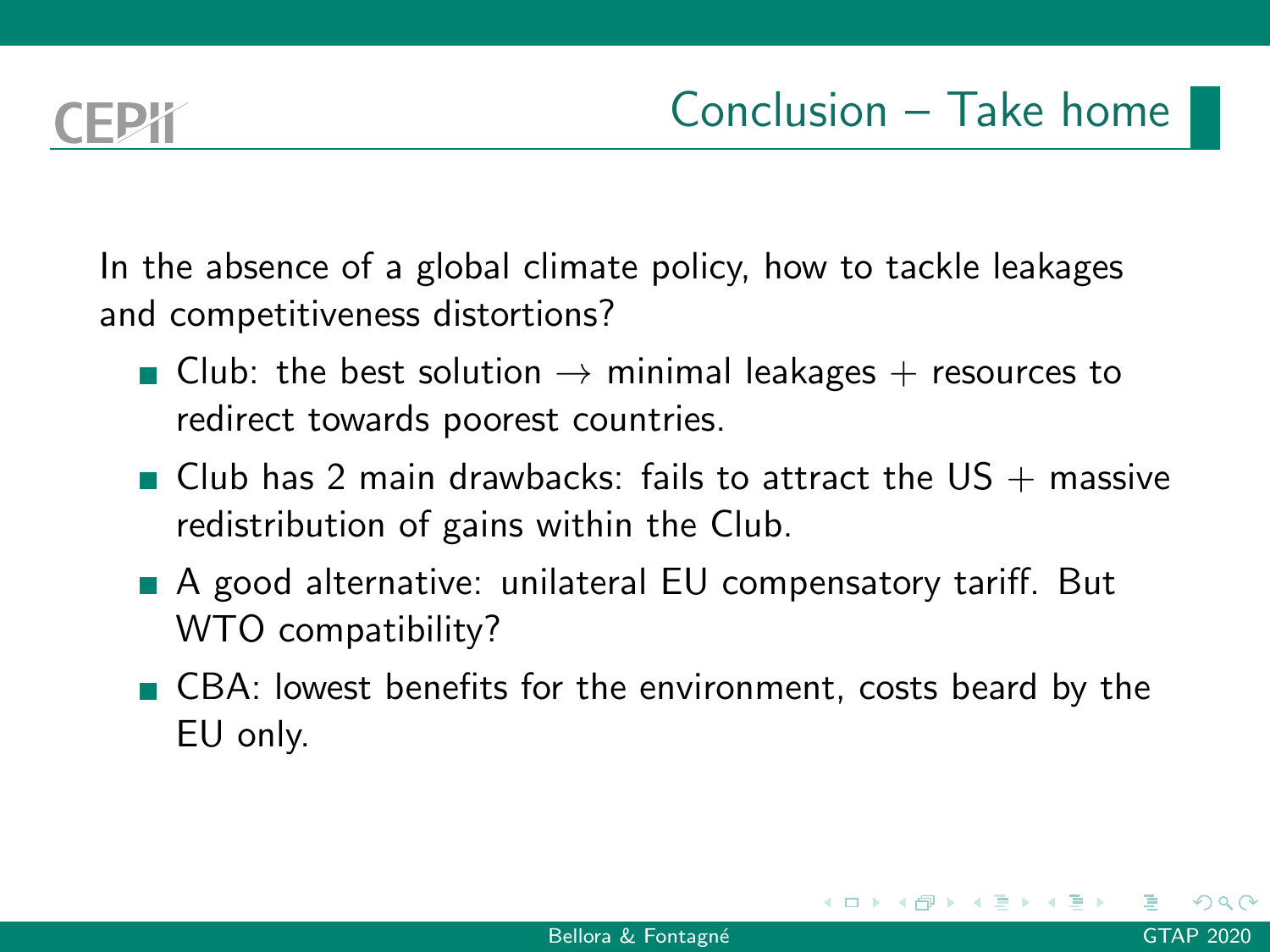- What is the cost for the US to join the Club?
- What is the outcome of a CCBA (CBA  $+$  rebate for domestic exporters)?
- $\blacksquare$  Illustrate the differences when the CBA is designed on importers vs exporters emissions.